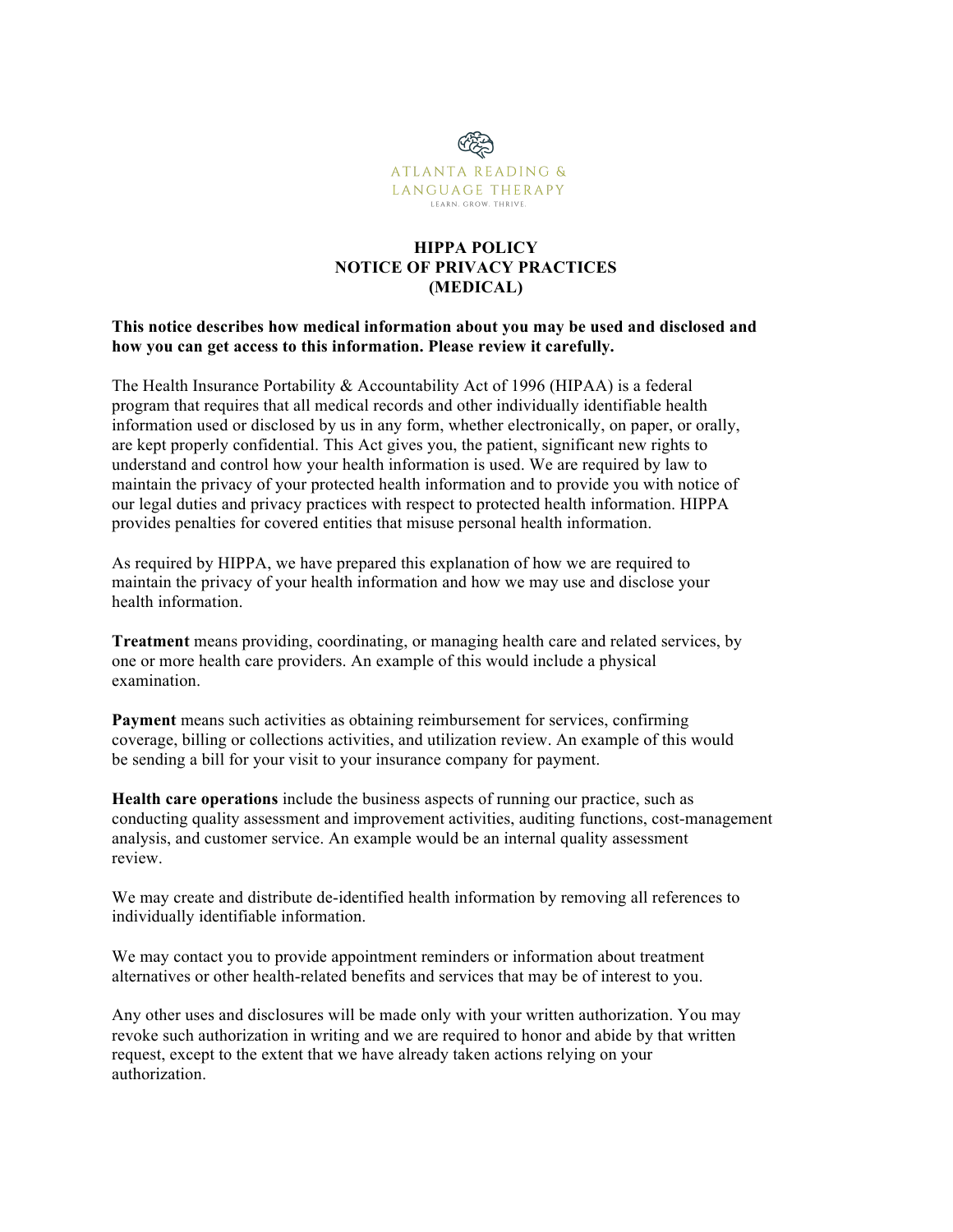You have the following rights with respect to your protected health information, which you can exercise by presenting a written request to the Privacy Officer:

The right to request restrictions on certain uses and disclosures of protected health information, including those related to disclosure to family members, other relative, close personal friends, or any other person identified by you. We are, however, not required to agree to a requested restriction. If we do agree to a restriction, we must abide by it unless you agree in writing to remove it.

The right to reasonable requests to receive confidential communications of protected health information from us by alternative means or at alternative locations.

The right to inspect and copy your protected health information. The right to amend your protected health information. The right to obtain a paper copy of this notice from us upon request.

This notice is effective as of April 14, 2003 and we are required to abide by the terms of the Notice of Privacy Practices currently in effect. We reserve the right to change the terms of our notice of Privacy Practices and to make the new notice provisions effective for all protected health information that we maintain. We will post and you may request a written copy of a revised Notice of Privacy Practices from this office.

You have recourse if you feel that your privacy protections have been violated. You have the right to file written complaints with our office, or with the Department of Health  $\&$ Human Services, Office of Civil Rights, about violations of the provisions of this notice or the polices and procedures of our office. We will not retaliate against you for filling a complaint.

Please contact the following for more information:

The U.S. Department of Health & Human Services Office of Civil Rights 200 Independence Avenue, S.W. Washington, D.C. 20201 (202) 619-0257 Toll Free: 1-877-696-6775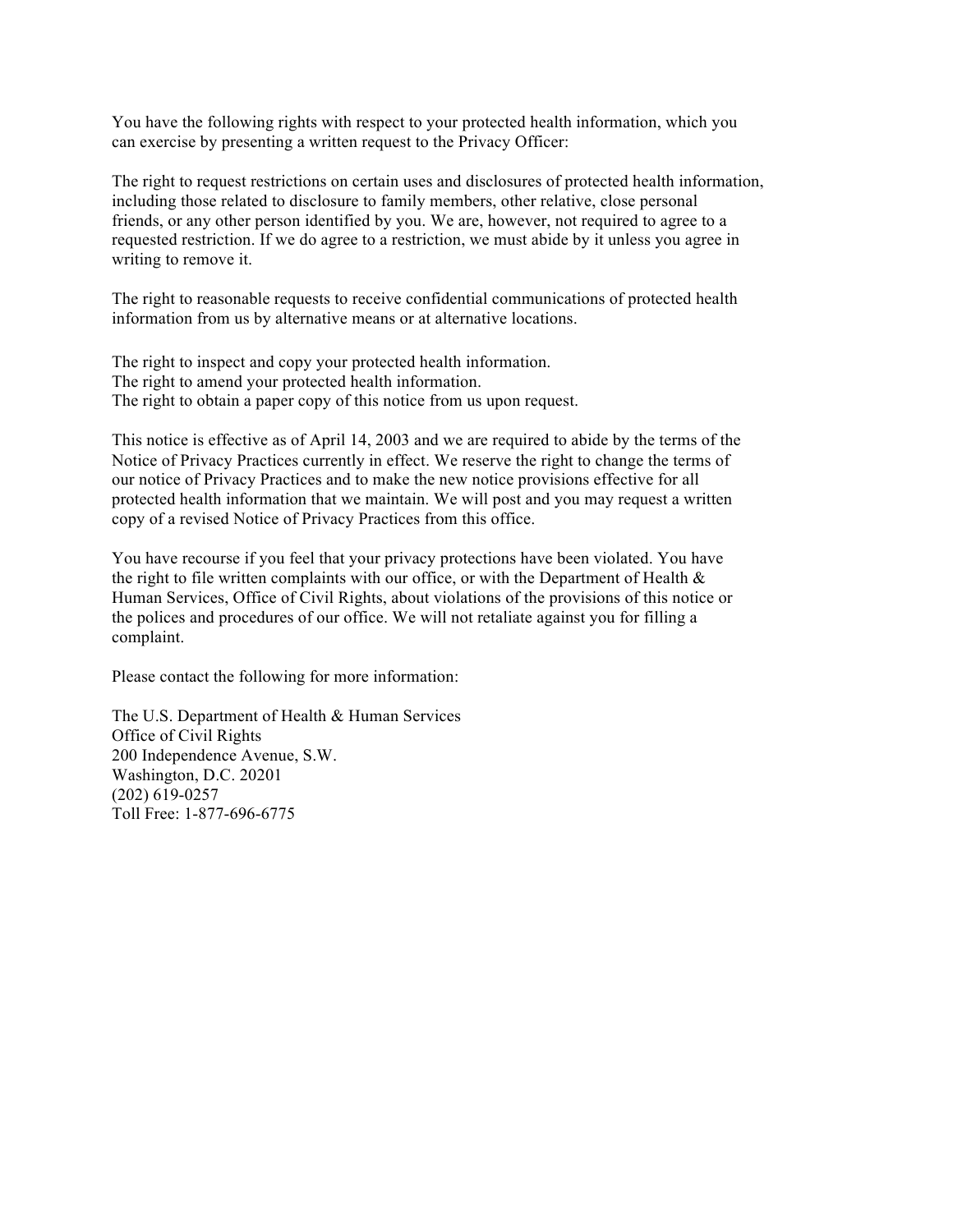## **Acknowledgement That You Have Received Our HIPAA Privacy Notice**

Atlanta Reading and Language Therapy is required by law to keep your health information and records safe. This information may include:

- Notes from your doctor, teacher or other healthcare provider
- Medical history
- Test results
- Treatment notes

We are required by law to give you a copy of our privacy notice. This notice tells you how your health information maybe used and shared.

**☐** I acknowledge that I have received a copy of Atlanta Reading and Language Therapy HIPAA Notice of Privacy Practices that fully explains the uses and disclosures they will make with respect to my individually identifiable health information.

**☐** I have had the opportunity to read the notice and to have any questions regarding the notice answered to my satisfaction.

**☐** I understand Atlanta Reading and Language Therapy cannot disclose my health information other than as specified in the notice.

\_\_\_\_\_\_\_\_\_\_\_\_\_\_\_\_\_\_\_\_\_\_\_\_\_\_\_\_\_ \_\_\_\_\_\_\_\_\_\_\_\_\_\_\_\_\_\_\_\_\_

\_\_\_\_\_\_\_\_\_\_\_\_\_\_\_\_\_\_\_\_\_\_\_\_\_\_\_\_\_ \_\_\_\_\_\_\_\_\_\_\_\_\_\_\_\_\_\_\_\_\_

**☐** I understand that Atlanta Reading and Language Therapy reserves the right to change the notice and the practices detailed therein if it sends a copy of the revised notice to the address I have provided.

Print Name of Client **Date** Date

Signature of Client **Relationship to Client** or Legal Representative

Please Note: It is your right to refuse to sign this Acknowledgement.

HIPAA Privacy Notice Acknowledgement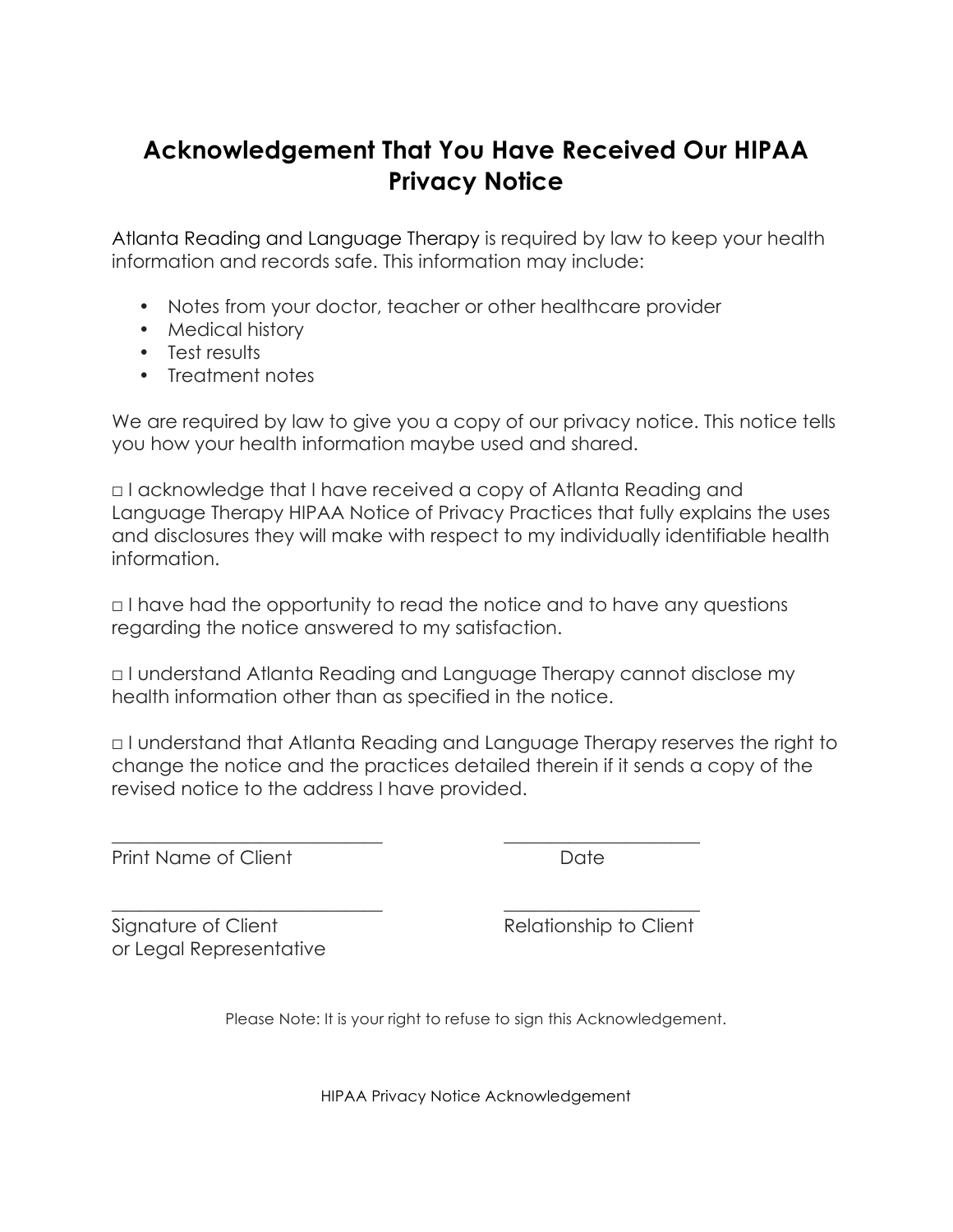#### \_\_\_\_\_\_\_\_\_\_\_\_\_\_\_\_\_\_\_\_\_\_\_\_\_\_\_\_\_\_\_\_\_\_\_\_\_\_\_\_\_\_\_\_\_\_\_\_\_\_\_\_\_\_\_\_\_\_\_\_\_\_\_\_\_\_\_ Office Use Only

I tried to obtain written Acknowledgement of our Privacy Notice by the client/legal representative noted above. It could not be obtained for the following reason(s)

- An emergency prevented us from obtaining acknowledgement.

\_\_\_\_\_\_\_\_\_\_\_\_\_\_\_\_\_\_\_\_\_\_\_\_\_\_ \_\_\_\_\_\_\_\_\_\_\_\_\_\_

- The individual was unwilling to sign.
- A communication barrier prevented us from obtaining acknowledgement.
- Other: \_\_\_\_\_\_\_\_\_\_\_\_\_\_\_\_\_\_\_\_\_\_\_\_\_\_\_\_\_\_\_\_\_

Staff Member Signature **Date** Date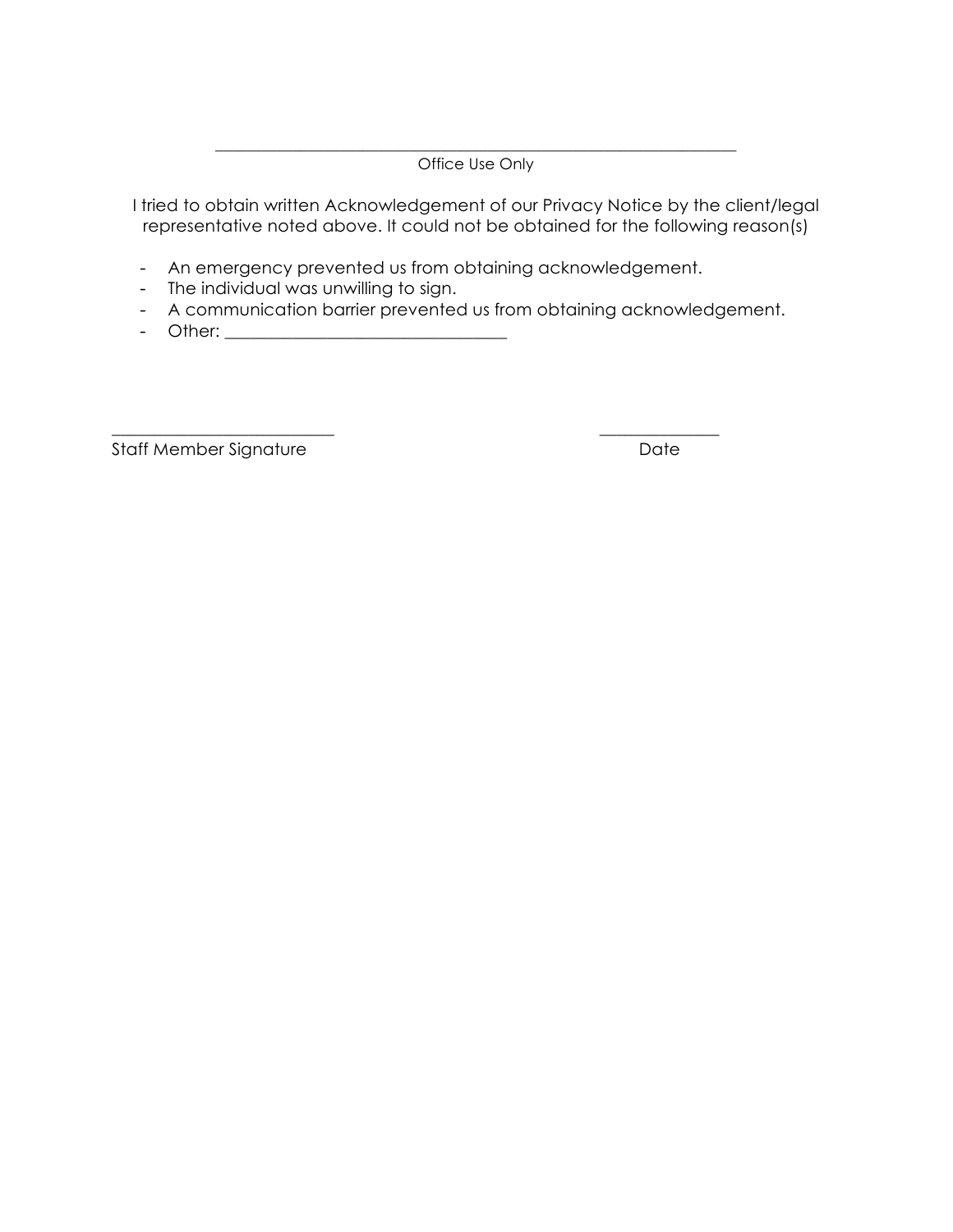## **Communication Preference Form**

Client Name:  $\Box$  Date of Birth:  $\Box$ 

In an effort to ensure your privacy, it is important for us to understand your preferred method of receiving and communicating medical and administrative information pertaining to your therapy. As such, please indicate your communication preferences below.

For medical and administrative information pertaining to me such as clinical documentation, appointment reminders, therapy updates etc. I hereby grant permission to Atlanta Reading and Language Therapy to do the following:

### **Written Documentation and Verbal Information**

**□ I grant permission to provide me with written communication via email** service. I understand that with this option, written communication may be viewed by an unintended third party and I fully accept this risk.

**☐** I grant permission to provide me with written communication (such as appointment reminders or cancellations) via text message. I understand that with this option, written communication may be viewed by an unintended third party and I fully accept this risk.

**☐** I grant permission to provide me with written communication via USPS in an unmarked envelope.

**☐** I elect to receive clinical information in person or via telephone through the number provided.

**☐** I grant permission to leave relevant medical information on my answering machine or voicemail. I also give permission to release medical information pertaining to the client to the individuals listed below:

| Sharing of Information |                        |                      |
|------------------------|------------------------|----------------------|
| Individual's Name      | Relationship to Client | Email Address and/or |
| Phone Number           |                        |                      |
|                        |                        |                      |

2.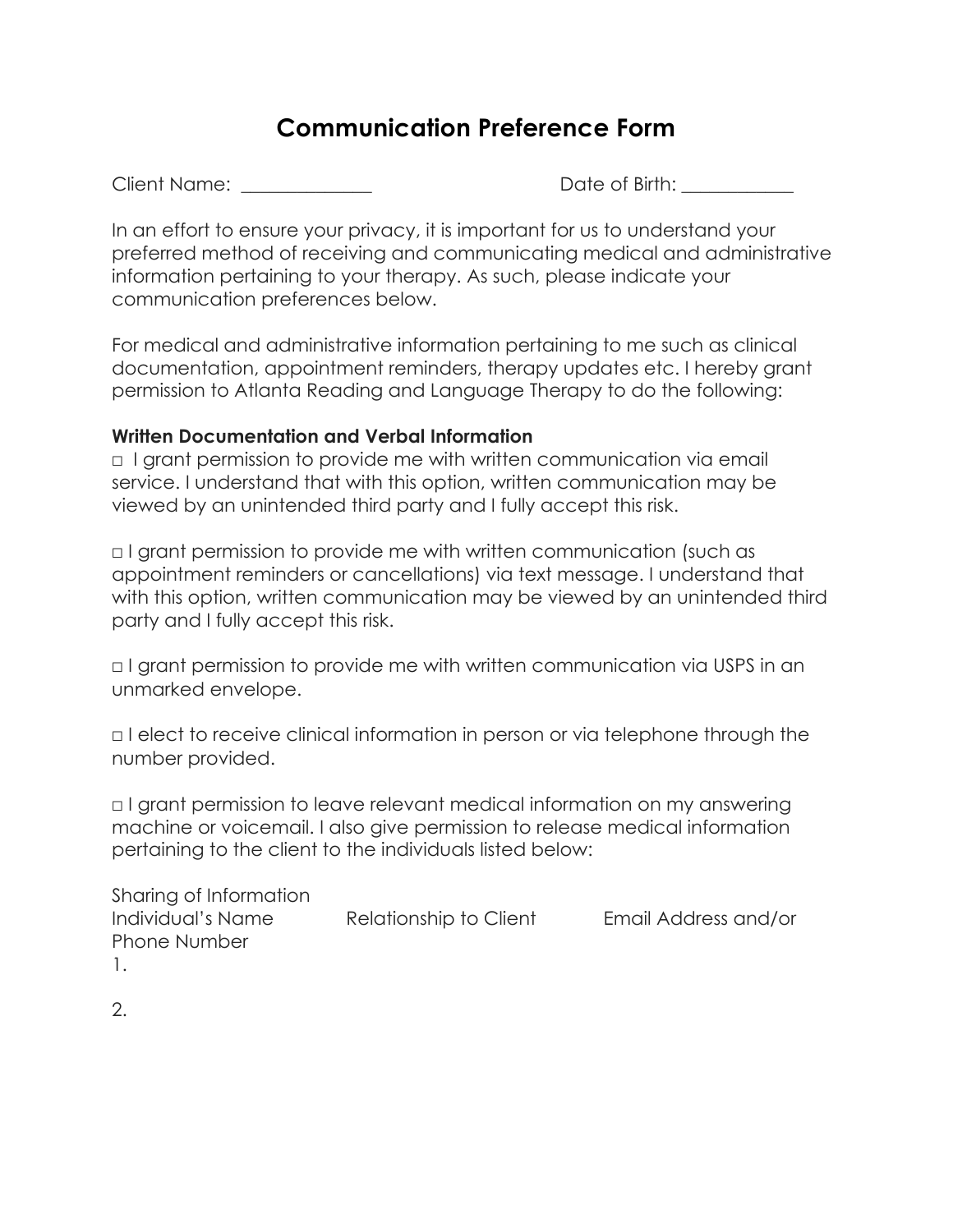I understand that it is my responsibility to inform the practice of changes to my preferred contact information or my communication preferences, as well as, to revoke this authorization at any time.

\_\_\_\_\_\_\_\_\_\_\_\_\_\_\_\_\_\_\_\_\_\_\_\_\_\_\_\_\_ \_\_\_\_\_\_\_\_\_\_\_\_\_\_\_\_\_\_\_\_\_

\_\_\_\_\_\_\_\_\_\_\_\_\_\_\_\_\_\_\_\_\_\_\_\_\_\_\_\_\_ \_\_\_\_\_\_\_\_\_\_\_\_\_\_\_\_\_\_\_\_\_

Print Name of Client **Date** Date

Signature of Client **Relationship to Client** or Legal Representative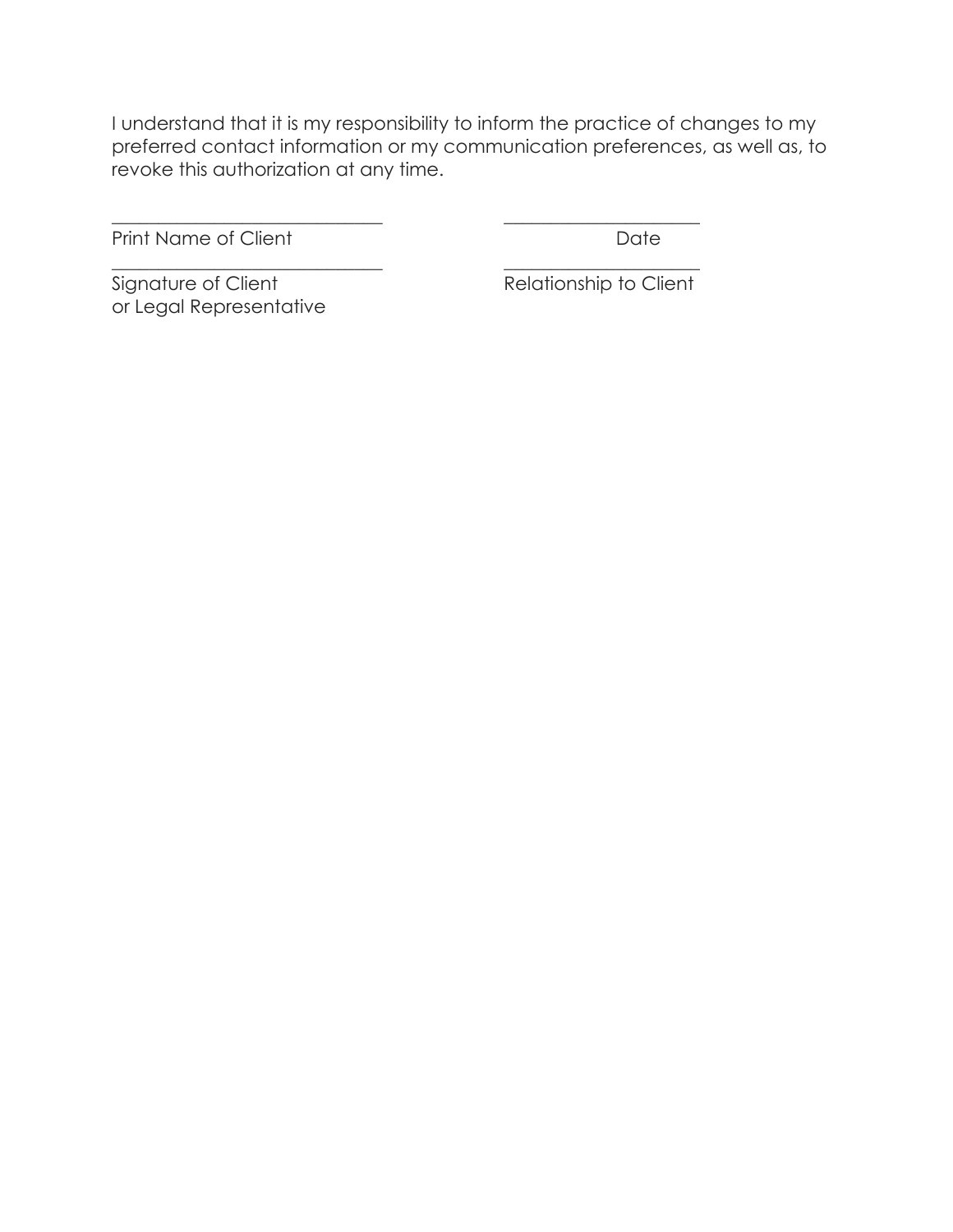## **Payment Policy**

Thank you for choosing Atlanta Reading and Language Therapy to serve you. We are committed to providing you with the highest quality care. Please know that the timely payment of your bill is an integral part of our service and as such, this payment policy is an agreement between you and Atlanta Reading and Language Therapy for payment of services provided. By signing this policy, you are agreeing to pay for services provided to you or your family member. As a client of Atlanta Reading and Language Therapy you are required to carefully review and sign our payment policy.

Please read the following information carefully:

All therapy fees (including session fees and/or co-pays, if applicable) are due:

**☐** Within 14 days upon receipt of invoice

We accept the following payment methods at this time: **Check or Cash**

Checks should be made payable to **Atlanta Reading and Language Therapy**.

We will provide you with an invoice outlining the services rendered and the amount charged.

#### **Please read and check of all boxes to acknowledge understanding and the sign below:**

**☐** I understand that Atlanta Reading and Language Therapy does not accept private insurance and I am responsible for all costs / fees. I understand that it is my responsibility to seek reimbursement from any third party payer (ex. insurance company, private school, etc.), if I wish to do so. I also understand that Atlanta Reading and Language Therapy will not become involved in disputes between you and your third-party source regarding uncovered charges or reasons for denial.

**☐** I understand that if fees are not paid in full, treatment sessions may be postponed or cancelled until payment is received.

**☐** I understand that all returned checks will be subject to a \$25 returned check fee. Charges incurred and not paid after 30 days may be turned over to a collection agency at the client's expense. Overdue accounts may also be reported to a Credit Bureau.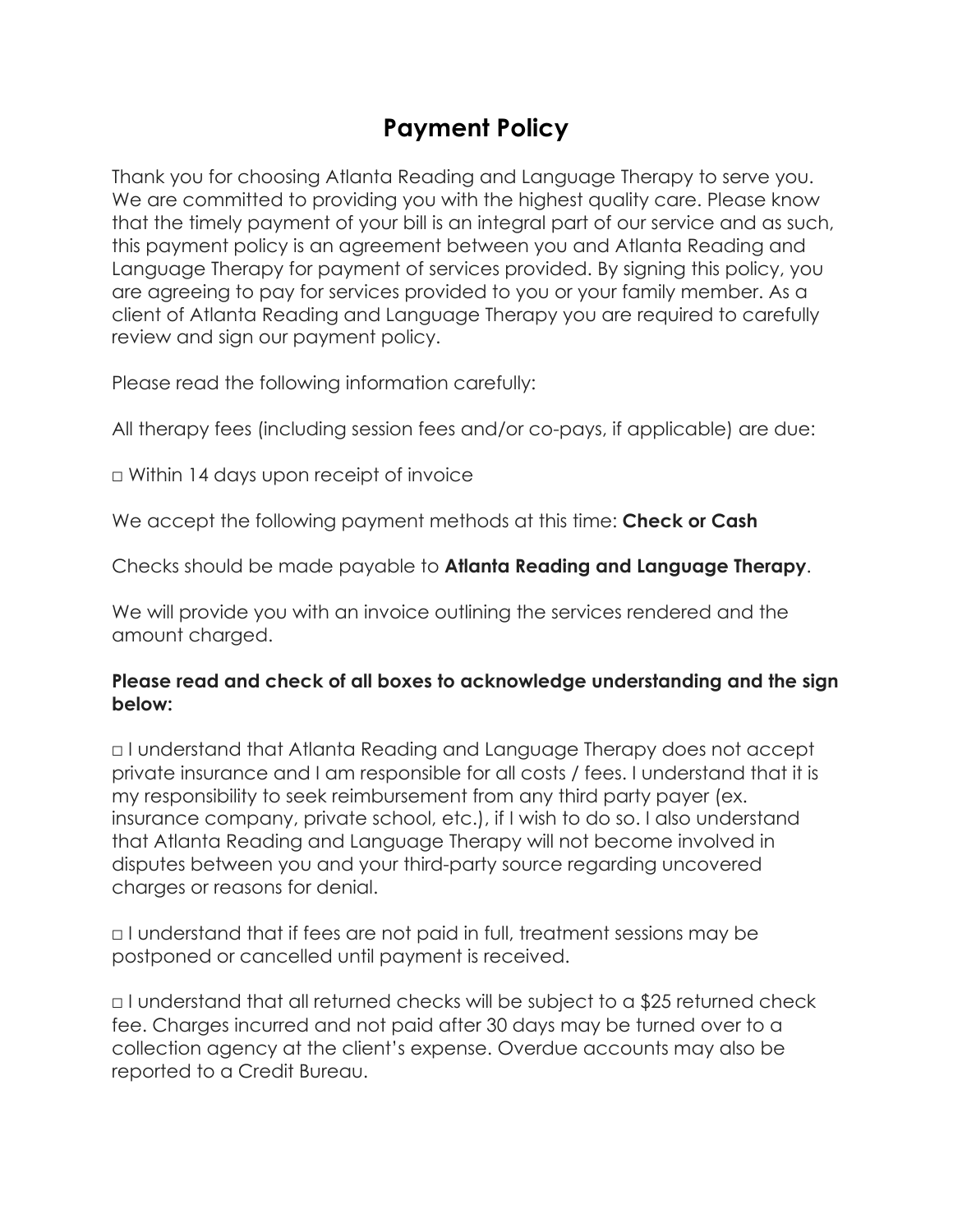**☐** I understand that I am responsible for all legal and collection fees, which Atlanta Reading and Language Therapy may incur if payment is not made in accordance with the terms and conditions herein.

**☐** I understand that refunds will be issued only in instances of overpayment. All refunds will be processed within 14 days after the overpayment is discovered on the client's bill or at the time the refund is requested. Refunds will be issued by check.

**☐** I, understand that all cancellations require 24 hours notice and that there will be a \$100 charge for any cancellations made less than 24 hours. This charge is my sole responsibility and will not be covered by a third-party source.

**☐** I, \_\_\_\_\_\_\_\_\_\_\_\_\_\_\_\_\_\_, (client / guardian name) understand the payment policy and the risks of not adhering to it.

\_\_\_\_\_\_\_\_\_\_\_\_\_\_\_\_\_\_\_\_\_\_\_\_\_\_\_\_\_ \_\_\_\_\_\_\_\_\_\_\_\_\_\_\_\_\_\_\_\_\_ Print Name of Client **Date** Date

\_\_\_\_\_\_\_\_\_\_\_\_\_\_\_\_\_\_\_\_\_\_\_\_\_\_\_\_\_\_ \_\_\_\_\_\_\_\_\_\_\_\_\_\_\_\_\_\_\_\_\_ or Responsible Party

Signature of Client **Relationship to Client** Relationship to Client

\_\_\_\_\_\_\_\_\_\_\_\_\_\_\_\_\_\_\_\_\_\_\_\_\_\_\_\_\_\_\_ \_\_\_\_\_\_\_\_\_\_\_\_\_\_\_\_\_\_\_\_\_ Private Practitioner / Witness **Date** Date

Payment Policy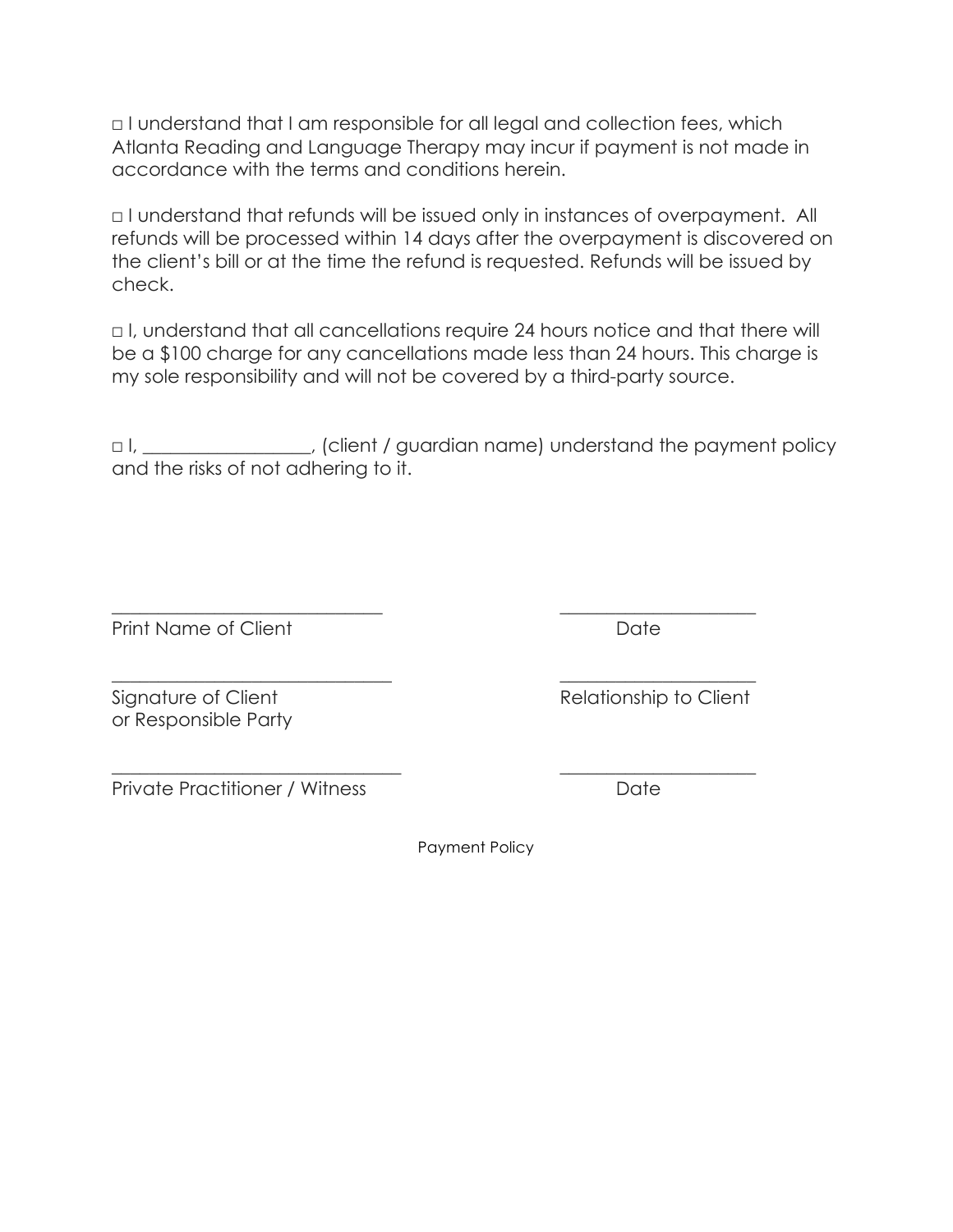## **Attendance / Cancellation Policy**

Attendance and participation in therapy along with complete compliance with any associated home programs are essential for therapeutic success.

While Atlanta Reading and Language Therapy understands that illnesses and emergencies occur, we respectfully request that you avoid frequent cancellations or "no shows". Please adhere to the following policy regarding providing our office with advance notification for any cancellations resulting from a conflicting appointment, vacation, or any other event.

All cancellations must be submitted **24 hours** prior to your scheduled appointment.

**☐** A fee of \$100 may be assessed if the following occurs. This fee will be billed directly to the client.

- If cancellations are made less than the required 24 hours.
- If the client fails to show up for a scheduled appointment.

**☐** If you miss / reschedule / are late for 5 scheduled appointments, the office reserves the right to discharge the client. Additionally, if you arrive late for a scheduled appointment, the session will still end at the scheduled time or may be cancelled.

**☐** I, \_\_\_\_\_\_\_\_\_\_\_\_\_\_\_\_\_\_, understand the attendance / cancellation policy and the risks of not adhering to it.

Print Name of Client **Date** Date

\_\_\_\_\_\_\_\_\_\_\_\_\_\_\_\_\_\_\_\_\_\_\_\_\_\_\_\_\_ \_\_\_\_\_\_\_\_\_ \_\_\_\_\_\_\_\_\_\_\_\_ Signature of Participant or Legal Representative Relationship to Client

\_\_\_\_\_\_\_\_\_\_\_\_\_\_\_\_\_\_\_\_\_\_\_\_\_\_\_\_\_ \_\_\_\_\_\_\_\_\_\_\_\_\_\_\_\_\_\_\_\_\_

Attendance / Cancellation Policy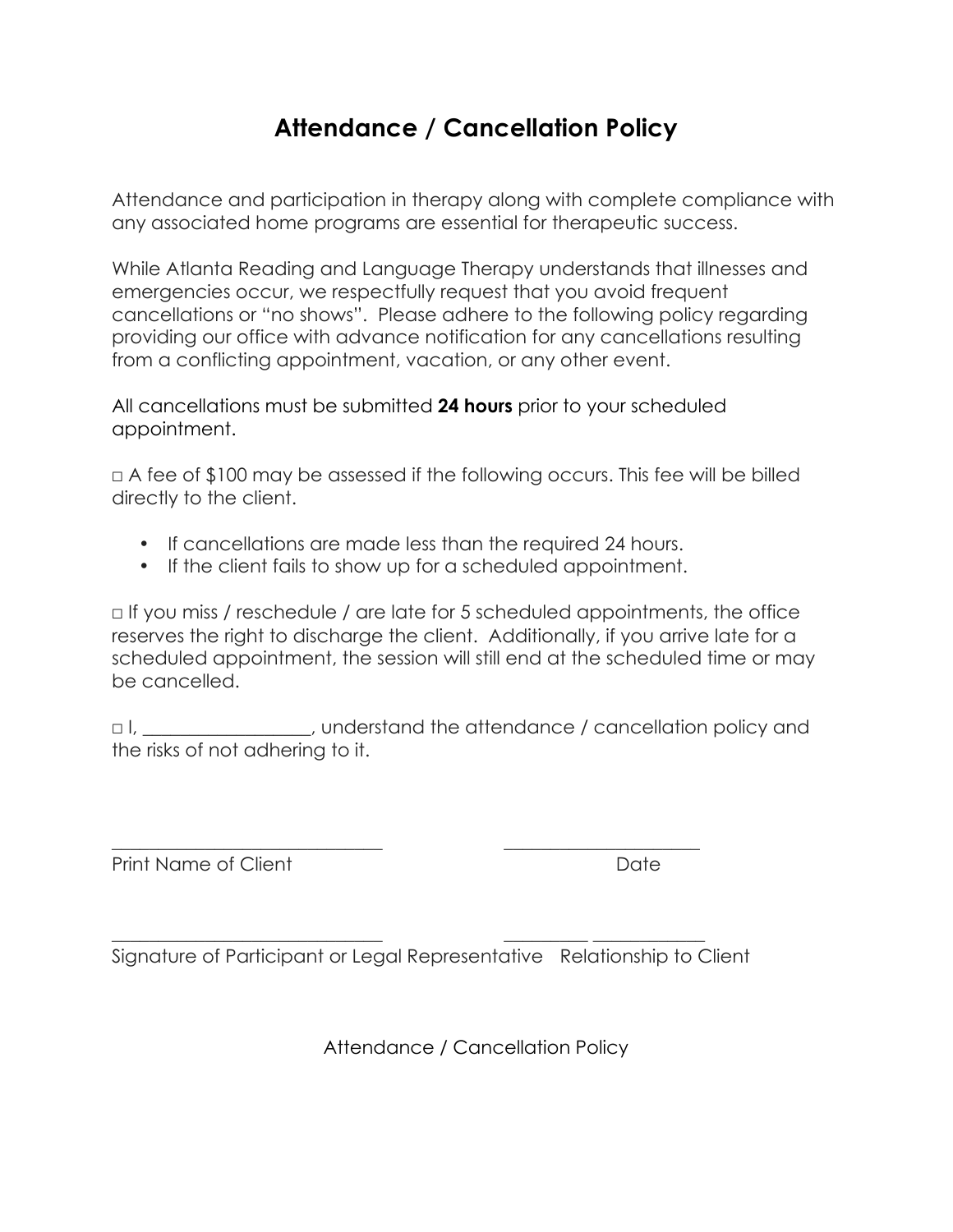### **Consent for Services**

**☐** I authorize Atlanta Reading and Language to render appropriate evaluation and therapy services to the client named below in accordance with state and federal laws. I understand that care will be provided by a qualified, licensed, and trained professional. I recognize, agree and understand that I have the right to refuse treatment or terminate services at any time by notifying Atlanta Reading and Language Therapy in writing. In addition, Atlanta Reading and Language Therapy may terminate services by notifying me in writing.

**☐** I do not give my consent or am withdrawing my consent regarding Atlanta Reading and Language Therapy rendering evaluation and therapy services to the client named below.

\_\_\_\_\_\_\_\_\_\_\_\_\_\_\_\_\_\_\_\_\_\_\_\_\_\_\_\_\_ \_\_\_\_\_\_\_\_\_\_\_\_\_\_\_\_\_\_\_\_\_

Print Name of Client **Date** Date Date

\_\_\_\_\_\_\_\_\_\_\_\_\_\_\_\_\_\_\_\_\_\_\_\_\_\_\_\_\_ Client Date of Birth

\_\_\_\_\_\_\_\_\_\_\_\_\_\_\_\_\_\_\_\_\_\_\_\_\_\_\_\_\_ \_\_\_\_\_\_\_\_\_\_\_\_\_\_\_\_\_\_\_\_\_ Signature of Client or Legal Representative Relationship to Client

Consent for Services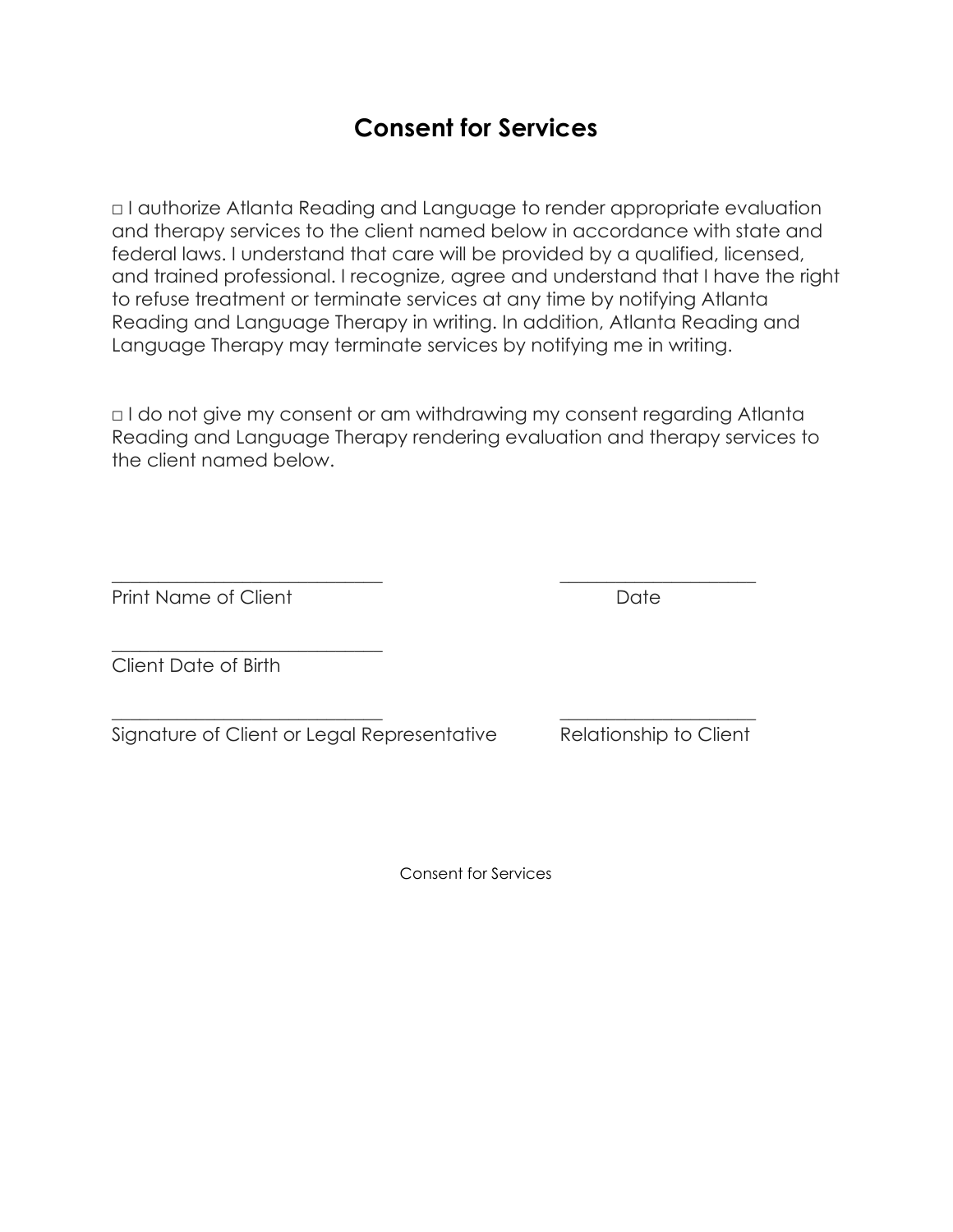# **Child Intake Form / History**

|                                                              | Today's Date _________         |
|--------------------------------------------------------------|--------------------------------|
|                                                              |                                |
|                                                              |                                |
|                                                              |                                |
|                                                              |                                |
|                                                              |                                |
|                                                              |                                |
|                                                              |                                |
|                                                              |                                |
|                                                              |                                |
|                                                              |                                |
|                                                              |                                |
|                                                              |                                |
|                                                              |                                |
| Other Physicians / Specialists Involved In Care:             |                                |
|                                                              |                                |
|                                                              |                                |
|                                                              |                                |
|                                                              |                                |
| How did you hear about Atlanta Reading and Language Therapy? |                                |
| Family Background                                            |                                |
| $D = 1$                                                      | $\lambda$ $\sim$ $\sim$ $\sim$ |

| Parent 1 Name: _______________                                                                                 | Age: ______      |
|----------------------------------------------------------------------------------------------------------------|------------------|
| Occupation: Decomposition of the state of the state of the state of the state of the state of the state of the | Education Level: |
| Parent 2 Name:                                                                                                 | Age: _____       |
| Occupation: <b>comparison</b>                                                                                  | Education Level: |
| Marital Status: a Single a Married a Divorced a Separated a Widowed                                            |                  |

| What adults does the child live with? Check all that apply: |                                                  |                            |  |  |
|-------------------------------------------------------------|--------------------------------------------------|----------------------------|--|--|
|                                                             | $\Box$ Birth Parent(s) $\Box$ Adoptive Parent(s) | $\square$ Foster Parent(s) |  |  |
| $\Box$ Grandparent(s) $\Box$ Both Parents                   |                                                  | $\Box$ Parent 1 Only       |  |  |
| $\Box$ Parent 2 Only $\Box$ Other:                          |                                                  |                            |  |  |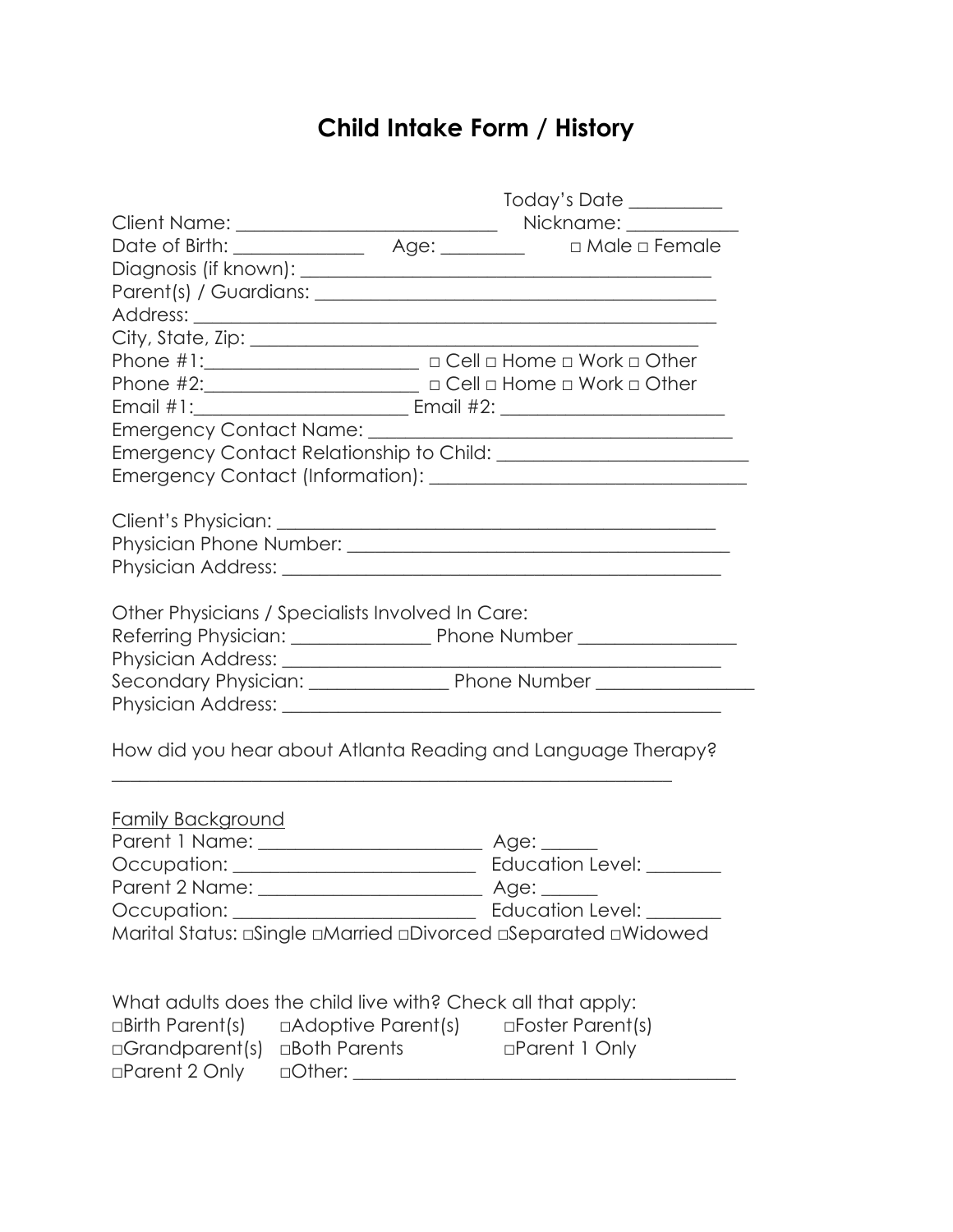|               |                                 |  | Does the child have siblings or are there other siblings in the home? |
|---------------|---------------------------------|--|-----------------------------------------------------------------------|
| Child 1 Name: | Age: __ Sex: __ Speech Issues:_ |  |                                                                       |

|               | $\overline{1}$                  |
|---------------|---------------------------------|
| Child 2 Name: | Age: __ Sex: __ Speech lssues:_ |
| Child 3 Name: | Age: __ Sex: __ Speech lssues:_ |
| Child 4 Name: | Age: __ Sex: __ Speech Issues:_ |
|               |                                 |

Child 5 Name: \_\_\_\_\_\_ Age: \_\_ Sex: \_\_ Speech Issues: \_\_\_\_\_\_\_\_\_\_\_\_\_\_\_\_\_\_\_\_\_\_\_\_\_\_\_\_

Language(s) are spoken in the home: \_\_\_\_\_\_\_\_\_\_\_\_\_\_\_\_\_\_\_\_\_\_\_\_\_\_\_\_\_\_\_\_

Who speaks the other language(s)? \_\_\_\_\_\_\_\_\_\_\_\_\_\_\_\_\_\_\_\_\_\_\_\_\_\_\_\_\_\_\_\_\_

| Describe the child's use/understanding of the language(s): |  |  |  |
|------------------------------------------------------------|--|--|--|
|------------------------------------------------------------|--|--|--|

\_\_\_\_\_\_\_\_\_\_\_\_\_\_\_\_\_\_\_\_\_\_\_\_\_\_\_\_\_\_\_\_\_\_\_\_\_\_\_\_\_\_\_\_\_\_\_\_\_\_\_\_\_\_\_\_\_\_\_\_\_\_\_\_

\_\_\_\_\_\_\_\_\_\_\_\_\_\_\_\_\_\_\_\_\_\_\_\_\_\_\_\_\_\_\_\_\_\_\_\_\_\_\_\_\_\_\_\_\_\_\_\_\_\_\_\_\_\_\_\_\_\_\_\_\_\_\_\_

Is there anything additional you would like to share about the family / home environment? \_\_\_\_\_\_\_\_\_\_\_\_\_\_\_\_\_\_\_\_\_\_\_\_\_\_\_\_\_\_\_\_\_\_\_\_\_\_\_\_\_\_\_\_\_\_\_\_\_\_\_

**Evaluation** 

Briefly describe why you're seeking therapy by a speech-language pathologist at this time: \_\_\_\_\_\_\_\_\_\_\_\_\_\_\_\_\_\_\_\_\_\_\_\_\_\_\_\_\_\_\_\_\_\_\_\_\_\_\_\_\_\_\_\_\_\_\_\_\_\_\_\_\_\_\_\_\_\_\_\_\_\_\_\_

\_\_\_\_\_\_\_\_\_\_\_\_\_\_\_\_\_\_\_\_\_\_\_\_\_\_\_\_\_\_\_\_\_\_\_\_\_\_\_\_\_\_\_\_\_\_\_\_\_\_\_\_\_\_\_\_\_\_\_\_\_\_\_\_\_\_\_\_\_\_\_\_\_\_\_ \_\_\_\_\_\_\_\_\_\_\_\_\_\_\_\_\_\_\_\_\_\_\_\_\_\_\_\_\_\_\_\_\_\_\_\_\_\_\_\_\_\_\_\_\_\_\_\_\_\_\_\_\_\_\_\_\_\_\_\_\_\_\_\_\_\_\_\_\_\_\_\_\_\_\_

 $\mathcal{L}_\text{max}$  and  $\mathcal{L}_\text{max}$  and  $\mathcal{L}_\text{max}$  and  $\mathcal{L}_\text{max}$  and  $\mathcal{L}_\text{max}$  and  $\mathcal{L}_\text{max}$ \_\_\_\_\_\_\_\_\_\_\_\_\_\_\_\_\_\_\_\_\_\_\_\_\_\_\_\_\_\_\_\_\_\_\_\_\_\_\_\_\_\_\_\_\_\_\_\_\_\_\_\_\_\_\_\_\_\_\_\_\_\_\_\_\_\_\_\_\_\_\_\_\_\_\_

What are you expecting out of therapy? \_\_\_\_\_\_\_\_\_\_\_\_\_\_\_\_\_\_\_\_\_\_\_\_\_\_\_\_\_\_\_\_\_\_\_

Has the child had a previous speech, language or feeding evaluation / treatment? **☐**Yes **☐**No By whom: \_\_\_\_\_\_\_\_\_\_\_\_\_\_\_\_\_\_\_\_\_\_\_\_\_\_\_\_\_\_\_\_\_ When:

Describe the results:  $\Box$ 

Describe in your own words the nature of your concerns about the child's development and/or the primary referral reasons: \_\_\_\_\_\_\_\_\_\_\_\_\_\_\_\_\_\_\_\_\_\_\_\_\_\_\_\_\_\_\_

 $\_$  , and the set of the set of the set of the set of the set of the set of the set of the set of the set of the set of the set of the set of the set of the set of the set of the set of the set of the set of the set of th  $\_$  , and the set of the set of the set of the set of the set of the set of the set of the set of the set of the set of the set of the set of the set of the set of the set of the set of the set of the set of the set of th  $\_$  , and the set of the set of the set of the set of the set of the set of the set of the set of the set of the set of the set of the set of the set of the set of the set of the set of the set of the set of the set of th  $\_$  , and the set of the set of the set of the set of the set of the set of the set of the set of the set of the set of the set of the set of the set of the set of the set of the set of the set of the set of the set of th

\_\_\_\_\_\_\_\_\_\_\_\_\_\_\_\_\_\_\_\_\_\_\_\_\_\_\_\_\_\_\_\_\_\_\_\_\_\_\_\_\_\_\_\_\_\_\_\_\_\_\_\_\_\_\_\_\_\_\_\_\_\_\_\_\_\_\_\_\_\_\_\_\_\_\_ \_\_\_\_\_\_\_\_\_\_\_\_\_\_\_\_\_\_\_\_\_\_\_\_\_\_\_\_\_\_\_\_\_\_\_\_\_\_\_\_\_\_\_\_\_\_\_\_\_\_\_\_\_\_\_\_\_\_\_\_\_\_\_\_\_\_\_\_\_\_\_\_\_\_\_

At what age did you first notice the problem? \_\_\_\_\_\_\_\_\_\_\_\_\_\_\_\_\_\_\_\_\_\_\_\_\_\_\_\_\_\_\_\_\_\_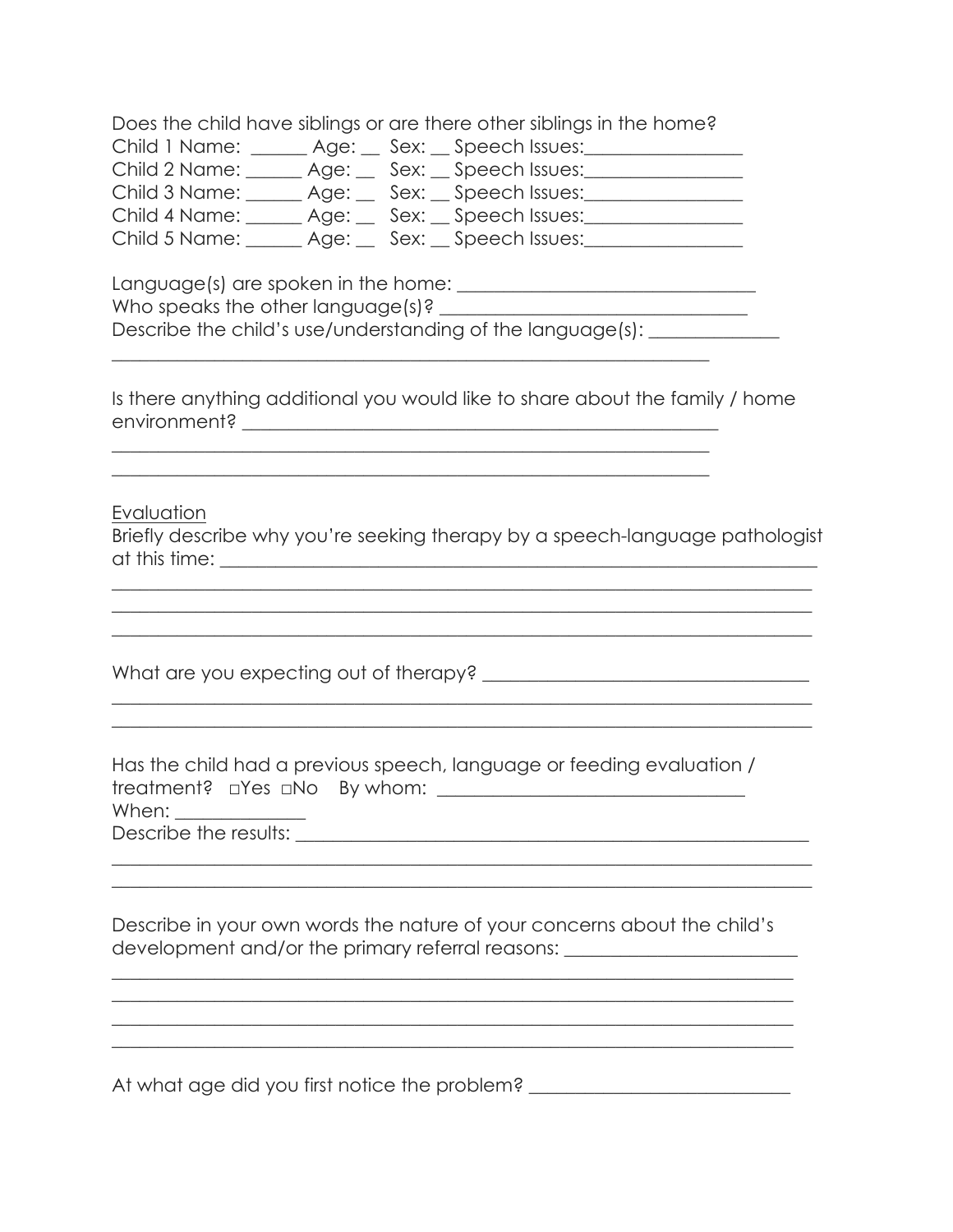How do the child's communication difficulties impact the family?

If anyone else in the family has a speech or language diagnosis, please describe it: <u>Alexander Alexander and Alexander and Alexander and Alexander and Alexander and Alexander and Alexander and</u>

<u> 1989 - Johann Stoff, deutscher Stoff, der Stoff, der Stoff, der Stoff, der Stoff, der Stoff, der Stoff, der S</u>

Is the child aware of or frustrated by their communication difficulties?

Medical History

Describe any pertinent information about the child's medical history (surgeries, diagnoses, etc.) as well as when they were diagnosed and by whom:

<u> 1989 - Andrea Station Barbara, actor a component de la componentación de la componentación de la componentaci</u>

<u> 1989 - Johann Stoff, deutscher Stoff, der Stoff, der Stoff, der Stoff, der Stoff, der Stoff, der Stoff, der S</u>

| Mother's Health During Pregnancy:                                        |              |
|--------------------------------------------------------------------------|--------------|
| 1. Were there any infections or illnesses?                               | $nYes$ $nNo$ |
| Describe: <u>Describe</u> :                                              |              |
| 2. Was there any stress during the pregnancy? $\square$ Yes $\square$ No |              |
| Describe:                                                                |              |
| 3. Were there any complications during labor or delivery? □ Yes □ No     |              |
| Describe:                                                                |              |
|                                                                          |              |

#### Child's Health:

1. How many weeks gestation was the child born? weeks (40 weeks is typical)

- 2. The child was \_\_\_\_\_\_ lbs \_\_\_\_\_oz and \_\_\_\_\_\_\_ inches at birth
- 3. How was the child delivered?  $\Box$  Vaginally  $\Box$  Cesarean Section
- 4. Please describe any complications or concerns during labor or delivery: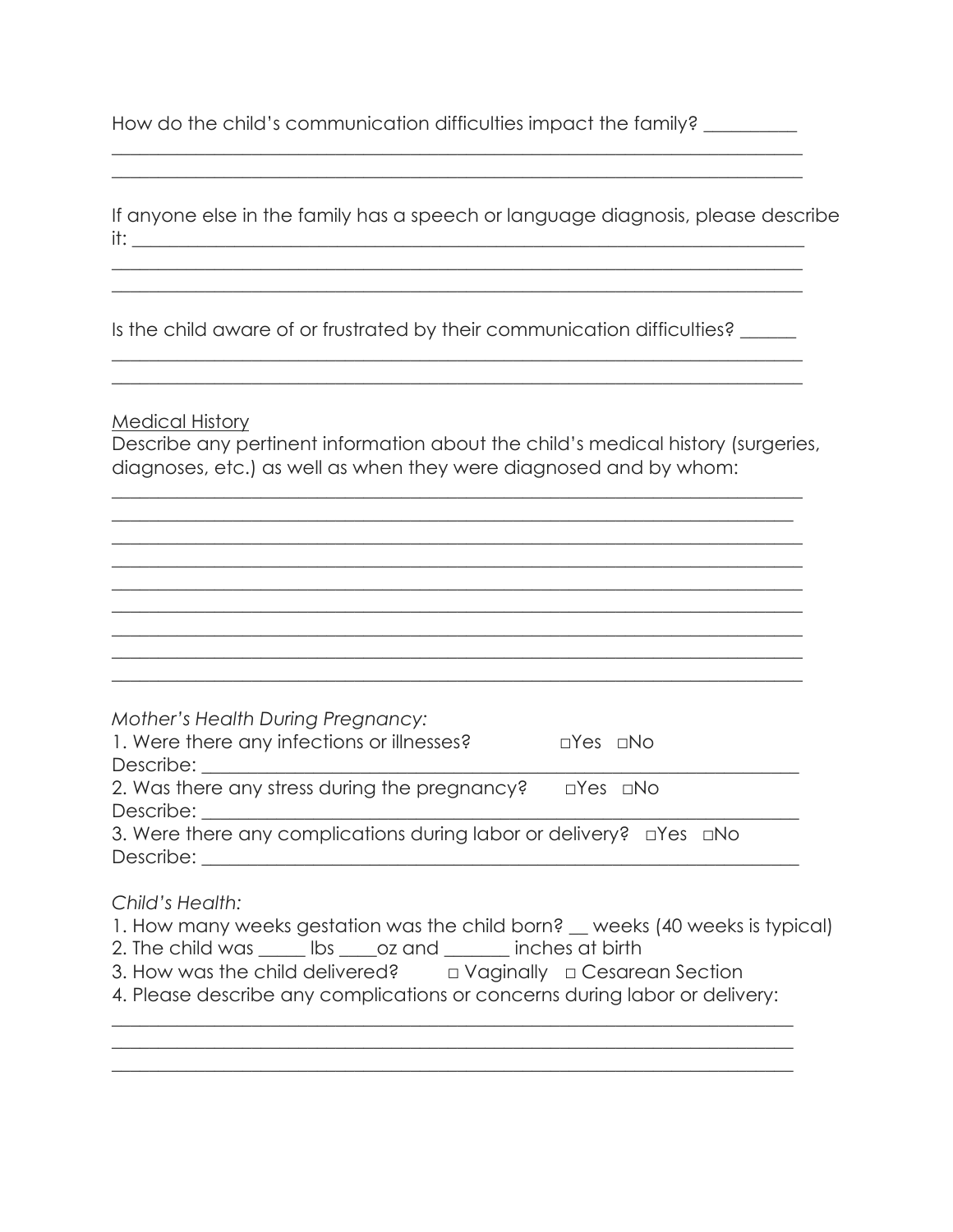| Check and describe all that apply:                                       |  |  |  |                                                                                                                                                                                                                                      |  |
|--------------------------------------------------------------------------|--|--|--|--------------------------------------------------------------------------------------------------------------------------------------------------------------------------------------------------------------------------------------|--|
|                                                                          |  |  |  |                                                                                                                                                                                                                                      |  |
| $\Box$ Asthma                                                            |  |  |  |                                                                                                                                                                                                                                      |  |
| Describe: 1991 March 2016 1991 March 2016: Nescribe: 1991 March 2016     |  |  |  |                                                                                                                                                                                                                                      |  |
| □ Brain injury Describe: <u>National Brain in the Brain in the Brain</u> |  |  |  |                                                                                                                                                                                                                                      |  |
|                                                                          |  |  |  |                                                                                                                                                                                                                                      |  |
| $\Box$ Cardiac issues                                                    |  |  |  |                                                                                                                                                                                                                                      |  |
| □ Chicken pox                                                            |  |  |  |                                                                                                                                                                                                                                      |  |
| $\Box$ Diabetes                                                          |  |  |  |                                                                                                                                                                                                                                      |  |
| $\Box$ Ear infections                                                    |  |  |  |                                                                                                                                                                                                                                      |  |
| $\Box$ Ear tubes                                                         |  |  |  |                                                                                                                                                                                                                                      |  |
| $\Box$ Encephalitis                                                      |  |  |  |                                                                                                                                                                                                                                      |  |
| $\square$ Frequent colds                                                 |  |  |  |                                                                                                                                                                                                                                      |  |
| $\Box$ High fever                                                        |  |  |  |                                                                                                                                                                                                                                      |  |
| $\Box$ Measles                                                           |  |  |  |                                                                                                                                                                                                                                      |  |
| $\Box$ Meningitis                                                        |  |  |  |                                                                                                                                                                                                                                      |  |
| $\Box$ Mumps                                                             |  |  |  |                                                                                                                                                                                                                                      |  |
| $\square$ Seizures                                                       |  |  |  |                                                                                                                                                                                                                                      |  |
| $\square$ Sensory issues                                                 |  |  |  |                                                                                                                                                                                                                                      |  |
| $\square$ Sleep issues                                                   |  |  |  |                                                                                                                                                                                                                                      |  |
|                                                                          |  |  |  |                                                                                                                                                                                                                                      |  |
| $\Box$ Tonsillitis                                                       |  |  |  |                                                                                                                                                                                                                                      |  |
| $\Box$ Tonsillectomy                                                     |  |  |  | Describe: <u>contract and the set of the set of the set of the set of the set of the set of the set of the set of the set of the set of the set of the set of the set of the set of the set of the set of the set of the set of </u> |  |
|                                                                          |  |  |  |                                                                                                                                                                                                                                      |  |
| $\Box$ Vision issues                                                     |  |  |  |                                                                                                                                                                                                                                      |  |
| Is the child up to date with immunizations: $\Box$ Yes $\Box$ No         |  |  |  |                                                                                                                                                                                                                                      |  |
| Has the child ever had surgery? $\Box$ Yes $\Box$ No                     |  |  |  |                                                                                                                                                                                                                                      |  |
| Has the child ever been hospitalized: $\square$ Yes $\square$ No         |  |  |  |                                                                                                                                                                                                                                      |  |
|                                                                          |  |  |  |                                                                                                                                                                                                                                      |  |

Has the child ever been in a serious accident? **☐** Yes **☐** No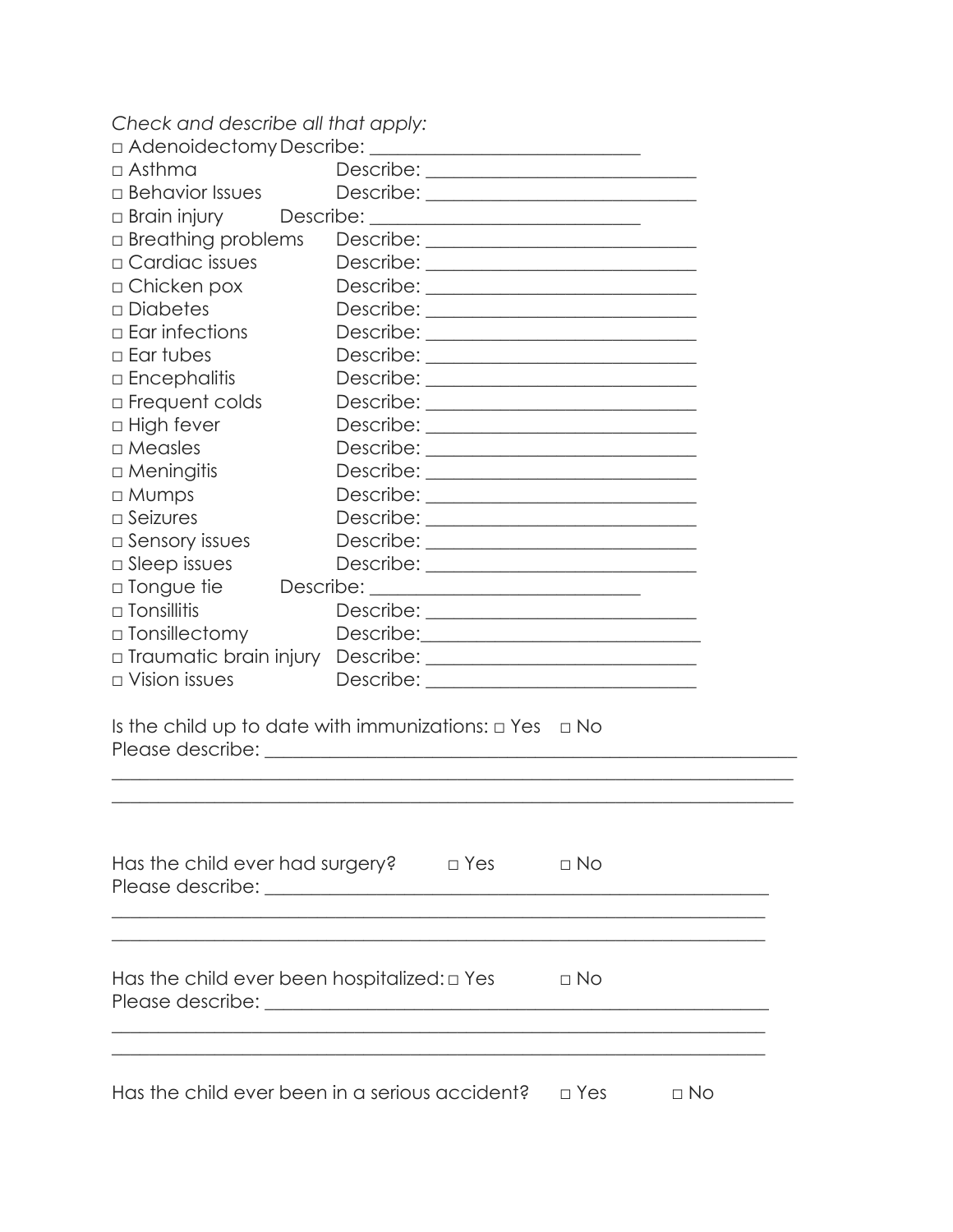Does the child have a chronic illness? If so, please describe: \_\_\_\_\_\_\_\_\_\_\_

<u>and a strong to</u>

| Is the child currently on any medications? If so, please list medication name and<br>reason for medication:<br>Medication 4: the contraction of the contraction of the contraction of the contraction of the contraction of the contraction of the contraction of the contraction of the contraction of the contraction of the contraction of |  |
|-----------------------------------------------------------------------------------------------------------------------------------------------------------------------------------------------------------------------------------------------------------------------------------------------------------------------------------------------|--|
| Does the child have any known allergies? $\Box$ Yes $\Box$ No                                                                                                                                                                                                                                                                                 |  |
| Does the child currently use any equipment? (communication device, walker,<br><u> 1989 - Johann Stoff, amerikansk politiker (d. 1989)</u>                                                                                                                                                                                                     |  |
| Does the child have a history of ear infections, tubes, etc. or use hearing aides?<br>$\Box$ Yes $\Box$ No                                                                                                                                                                                                                                    |  |
| and the control of the control of the control of the control of the control of the control of the control of the<br>Does the child have any known hearing loss? $\square$ Yes $\square$ No<br><u> 1989 - Johann Harry Communication (b. 1989)</u>                                                                                             |  |
| If you have any concerns about the child's hearing, please describe: _____                                                                                                                                                                                                                                                                    |  |
| Describe the child's current health status:                                                                                                                                                                                                                                                                                                   |  |

<u> 1989 - Johann John Stein, marwolaeth a bhannaich an t-Albann an t-Albann an t-Albann an t-Albann an t-Albann </u>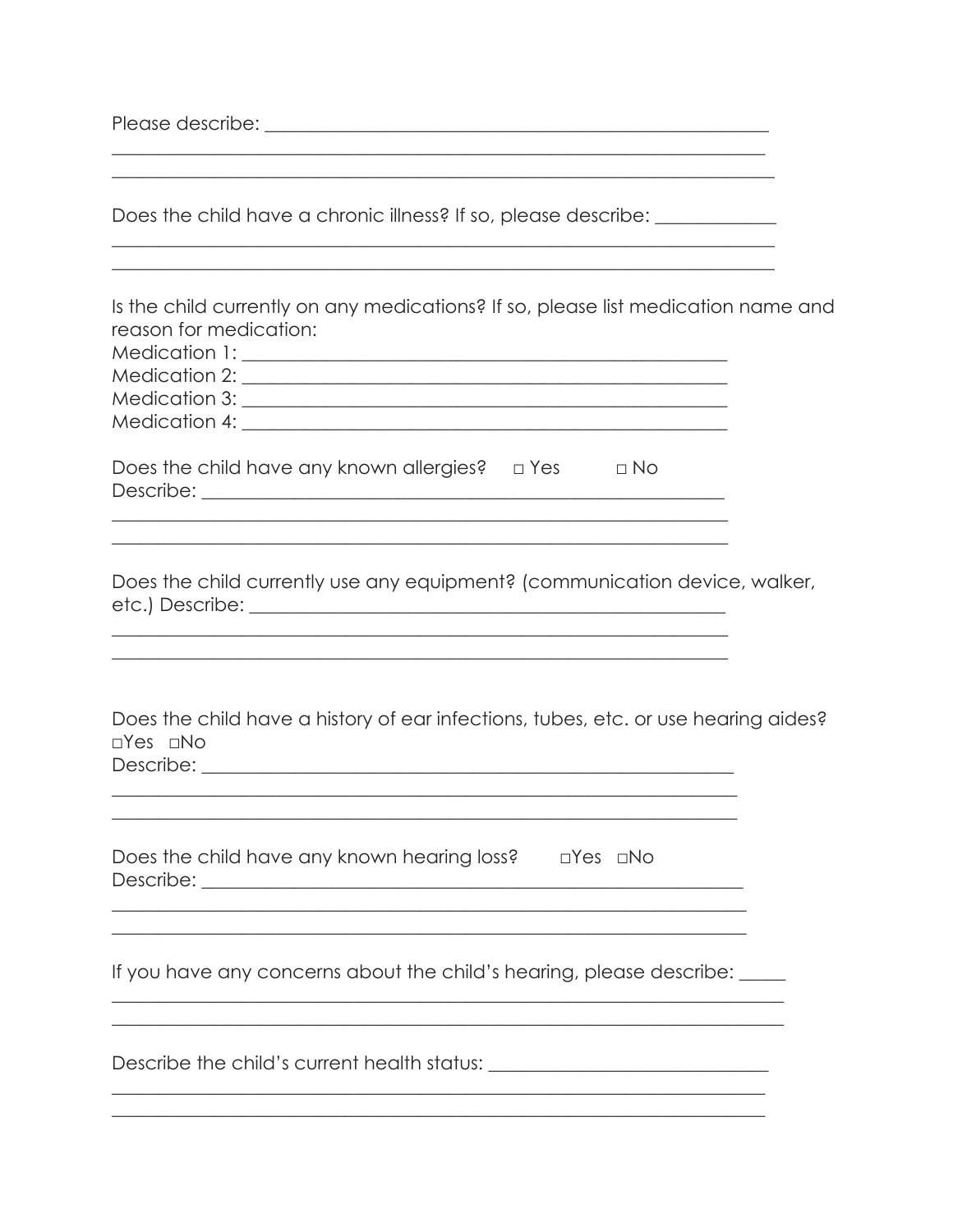Is the child currently receiving any of the following services? If yes, please list the person's name and last date of service.

|                                                             | $\Box \text{OT} \_\_\_\_\_\_ \text{C}$                                                                                                                                                                                                                                                                                                                               |
|-------------------------------------------------------------|----------------------------------------------------------------------------------------------------------------------------------------------------------------------------------------------------------------------------------------------------------------------------------------------------------------------------------------------------------------------|
|                                                             |                                                                                                                                                                                                                                                                                                                                                                      |
|                                                             |                                                                                                                                                                                                                                                                                                                                                                      |
|                                                             |                                                                                                                                                                                                                                                                                                                                                                      |
|                                                             |                                                                                                                                                                                                                                                                                                                                                                      |
|                                                             | $\Box$ Vision Therapist $\Box$                                                                                                                                                                                                                                                                                                                                       |
|                                                             | $\Box \text{Other:}\begin{tabular}{ l l } \hline \rule{0.2cm}{.01cm} \rule{0.2cm}{.01cm} \rule{0.2cm}{.01cm} \rule{0.2cm}{.01cm} \rule{0.2cm}{.01cm} \rule{0.2cm}{.01cm} \rule{0.2cm}{.01cm} \rule{0.2cm}{.01cm} \rule{0.2cm}{.01cm} \rule{0.2cm}{.01cm} \rule{0.2cm}{.01cm} \rule{0.2cm}{.01cm} \rule{0.2cm}{.01cm} \rule{0.2cm}{.01cm} \rule{0.2cm}{.01cm} \rule{$ |
|                                                             |                                                                                                                                                                                                                                                                                                                                                                      |
| Developmental History                                       |                                                                                                                                                                                                                                                                                                                                                                      |
| At what age did the child do the following:                 |                                                                                                                                                                                                                                                                                                                                                                      |
|                                                             |                                                                                                                                                                                                                                                                                                                                                                      |
| Made Sounds: __________                                     | First Word: ___________                                                                                                                                                                                                                                                                                                                                              |
| Combined Words: _________                                   | Sentences: Sentences:                                                                                                                                                                                                                                                                                                                                                |
| Fed Self: ______________                                    | Understood by Others_________                                                                                                                                                                                                                                                                                                                                        |
| Toilet Trained: ____________                                | Dressed Self: ______________                                                                                                                                                                                                                                                                                                                                         |
|                                                             |                                                                                                                                                                                                                                                                                                                                                                      |
| Does the child do any of the following:                     |                                                                                                                                                                                                                                                                                                                                                                      |
| □Choke on liquids □Choke on foods                           |                                                                                                                                                                                                                                                                                                                                                                      |
| $\Box$ Avoid foods                                          | □Maintain a special diet                                                                                                                                                                                                                                                                                                                                             |
| aUse a pacifier / suck thumb aMouth objects                 |                                                                                                                                                                                                                                                                                                                                                                      |
|                                                             |                                                                                                                                                                                                                                                                                                                                                                      |
|                                                             | ,我们也不能在这里的时候,我们也不能在这里的时候,我们也不能会在这里的时候,我们也不能会在这里的时候,我们也不能会在这里的时候,我们也不能会在这里的时候,我们也不                                                                                                                                                                                                                                                                                    |
|                                                             |                                                                                                                                                                                                                                                                                                                                                                      |
| If under 4 years of age, how many words does the child say: |                                                                                                                                                                                                                                                                                                                                                                      |
|                                                             | $\Box 0-20 \quad \Box 21-50 \quad \Box 51-100 \qquad \Box 101-150 \quad \Box 151-300 \qquad \Box 301-500 \qquad \Box 501+$                                                                                                                                                                                                                                           |
|                                                             |                                                                                                                                                                                                                                                                                                                                                                      |
| Does the child produce sentences of the following length:   |                                                                                                                                                                                                                                                                                                                                                                      |
| □2 words □3 words □4 words □5+ words                        |                                                                                                                                                                                                                                                                                                                                                                      |
|                                                             | What percentage of the child's speech do you understand? ________________________                                                                                                                                                                                                                                                                                    |
|                                                             | $\%$<br>How well do people outside of the family understand their speech?                                                                                                                                                                                                                                                                                            |
|                                                             |                                                                                                                                                                                                                                                                                                                                                                      |
|                                                             | If the child is not using words, how do they communicate?                                                                                                                                                                                                                                                                                                            |
|                                                             |                                                                                                                                                                                                                                                                                                                                                                      |
|                                                             |                                                                                                                                                                                                                                                                                                                                                                      |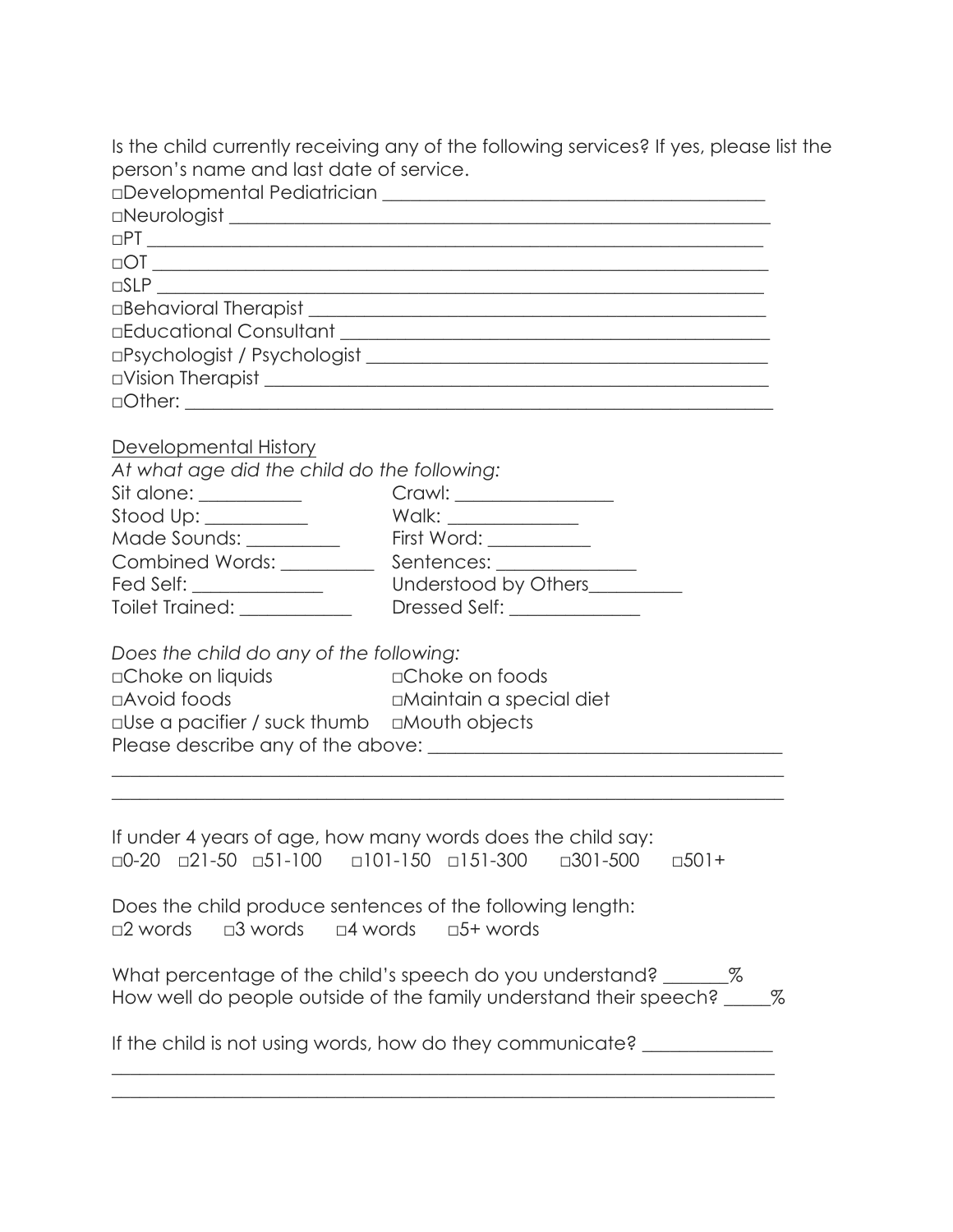| Does the child have any difficulty with the following:<br>□Attention<br>□Aggression<br>$\Box$ Answering simple questions<br>□ Understanding people<br>□ Excessive drooling<br>□Producing speech sounds<br>$\Box$ Reading<br>□Remembering<br>$\Box$ Transitions<br>$\Box$ Other difficulties: $\_\_$ | □Frustration Tolerance<br>□Anger<br>$\Box$ Answering -wh questions<br><b>D</b> Following directions<br>□Chewing or eating<br>□Stuttering<br>□School work<br>□Maintaining eye contact<br>□Word Retrieval |
|-----------------------------------------------------------------------------------------------------------------------------------------------------------------------------------------------------------------------------------------------------------------------------------------------------|---------------------------------------------------------------------------------------------------------------------------------------------------------------------------------------------------------|
|                                                                                                                                                                                                                                                                                                     |                                                                                                                                                                                                         |
|                                                                                                                                                                                                                                                                                                     | Has the child experienced any difficulty with feeding or swallowing? If so, please                                                                                                                      |
|                                                                                                                                                                                                                                                                                                     |                                                                                                                                                                                                         |
| <b>Educational History</b><br>Is the child currently enrolled in daycare/ school: $\Box$ Yes $\Box$ No                                                                                                                                                                                              |                                                                                                                                                                                                         |
|                                                                                                                                                                                                                                                                                                     |                                                                                                                                                                                                         |
|                                                                                                                                                                                                                                                                                                     |                                                                                                                                                                                                         |
|                                                                                                                                                                                                                                                                                                     |                                                                                                                                                                                                         |
|                                                                                                                                                                                                                                                                                                     |                                                                                                                                                                                                         |
|                                                                                                                                                                                                                                                                                                     | If they receive any accommodations, please describe: ___________________________                                                                                                                        |
|                                                                                                                                                                                                                                                                                                     | <u> 1989 - Johann Stoff, amerikansk politiker (d. 1989)</u><br>Please describe any educational difficulties or learning challenges that this child                                                      |
|                                                                                                                                                                                                                                                                                                     | <u> 1989 - Johann Stoff, amerikansk politiker (d. 1989)</u>                                                                                                                                             |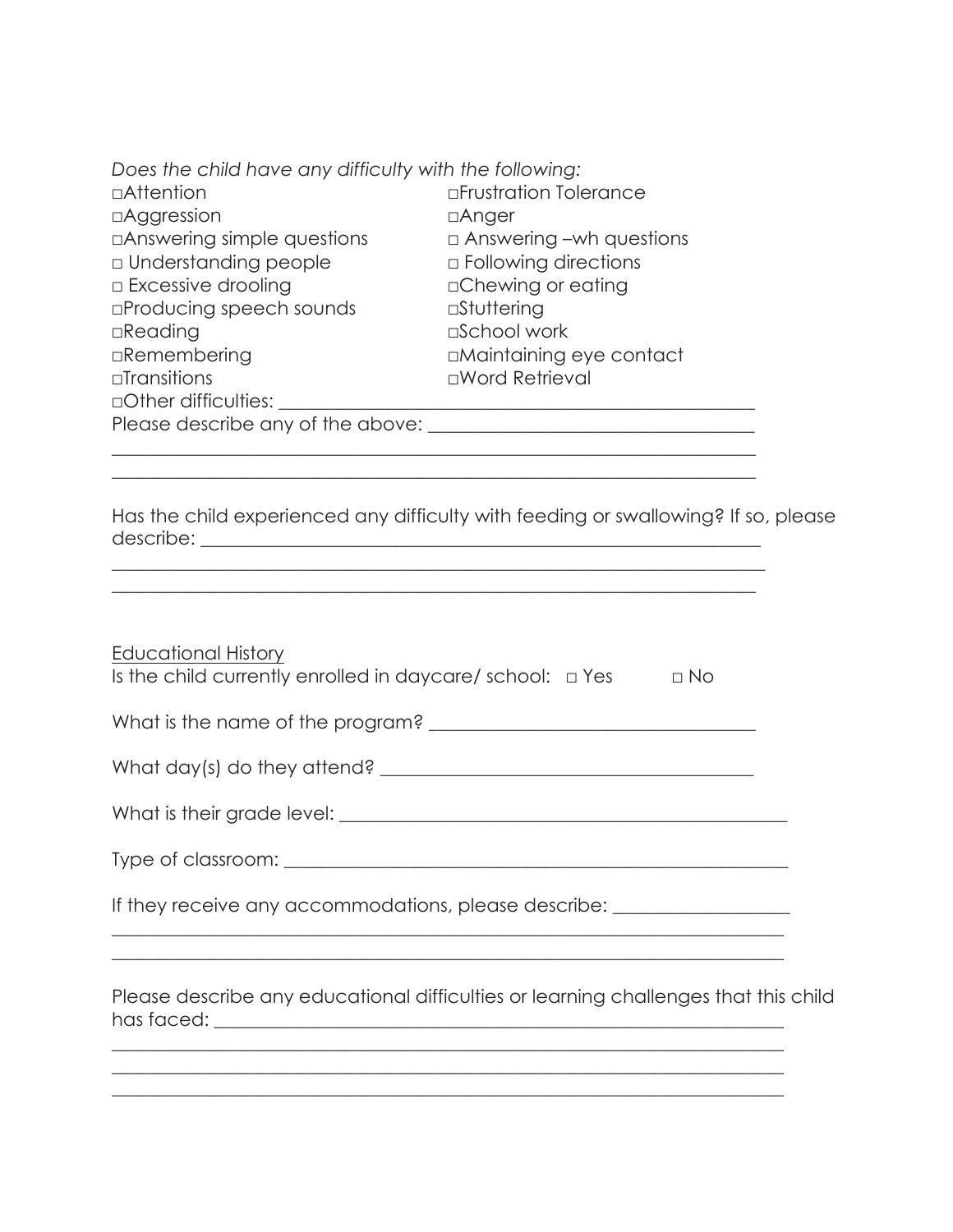Social History Describe how the child interacts with parents, siblings, or other family members:

Please describe the communication difficulties the child faces in the home environment: environment and the series of the series of the series of the series of the series of the series

Describe any significant events or changes within the home: \_\_\_\_\_\_\_\_\_\_\_\_\_\_

What are the child's favorite activities?<br>
<u>Letting and the child's favorite activities?</u>

Does the child participate in any community activities (ex. play groups, sports, etc.) and how is their communication / behavior? \_\_\_\_\_\_\_\_\_\_\_\_\_\_\_\_\_\_\_\_\_\_\_\_\_\_\_\_\_\_\_

Does the child become easily frustrated with certain activities? If so, please